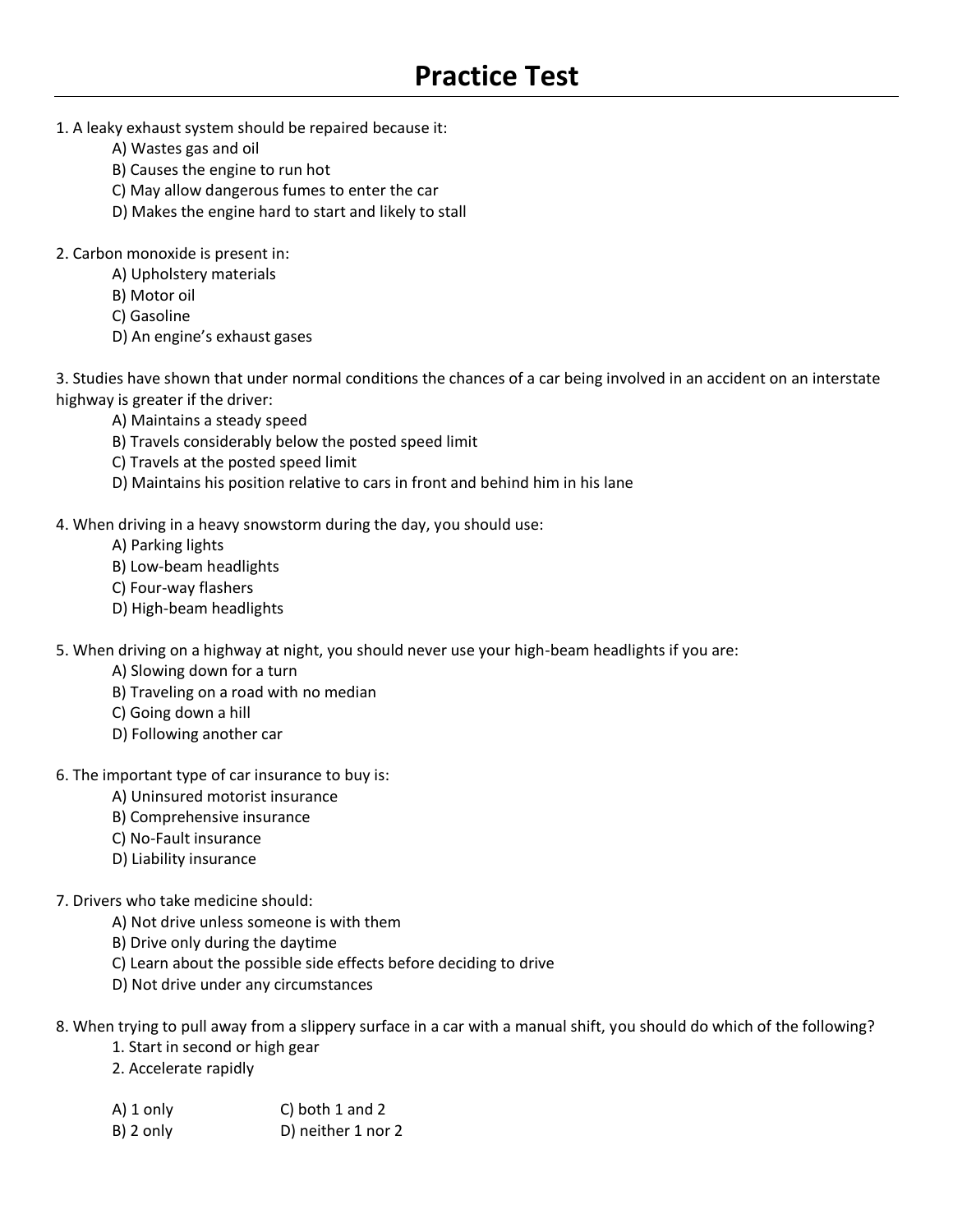9. If your brakes fail, you should do which of the following?

1. Shift into a lower gear

2. Use the emergency break

| A) 1 only    | C) both $1$ and $2$ |
|--------------|---------------------|
| $B$ ) 2 only | D) neither 1 nor 2  |

10. Passing on the right is legal on which of the following?

- 1. A four-lane highway with 2 lanes going in each direction
- 2. On a one-way street

| A) 1 only    | C) both $1$ and $2$ |
|--------------|---------------------|
| $B$ ) 2 only | D) neither 1 nor 2  |

- 11. In North Carolina, which of the following are required on all cars?
	- A) License plate lights
	- B) Courtesy lights
	- C) Fender lights
	- D) Backup lights

## 12. When checking tires prior to a long distance trip, remember to:

- A) Check the spare tire air pressure
- B) Wash and dry all tires
- C) Check the balance of all tires
- D) Increase tire air pressure a bit
- 13. Roads are likely to be especially slick:
	- A) Just after they have been paved
	- B) Just after it has begun to rain or drizzle
	- C) After it has been raining for several hours
	- D) In exceptionally cold, dry weather
- 14. When driving through heavy fog, you should
	- A) Turn on your bright lights
	- B) Slow down
	- C) Follow the car in front of you closely
	- D) Turn on your parking lights
- 15. If your vehicle has run off the road onto the shoulder, you should:
	- A) Shift quickly to a lower gear
	- B) Brake with heavy constant pressure
	- C) Apply the emergency brake
	- D) Take your foot off the gas pedal gradually
- 16. Every motor vehicle must be equipped with:
	- A) A muffler
	- B) Seat Covers
	- C) Mudguards
	- D) Shoulder harnesses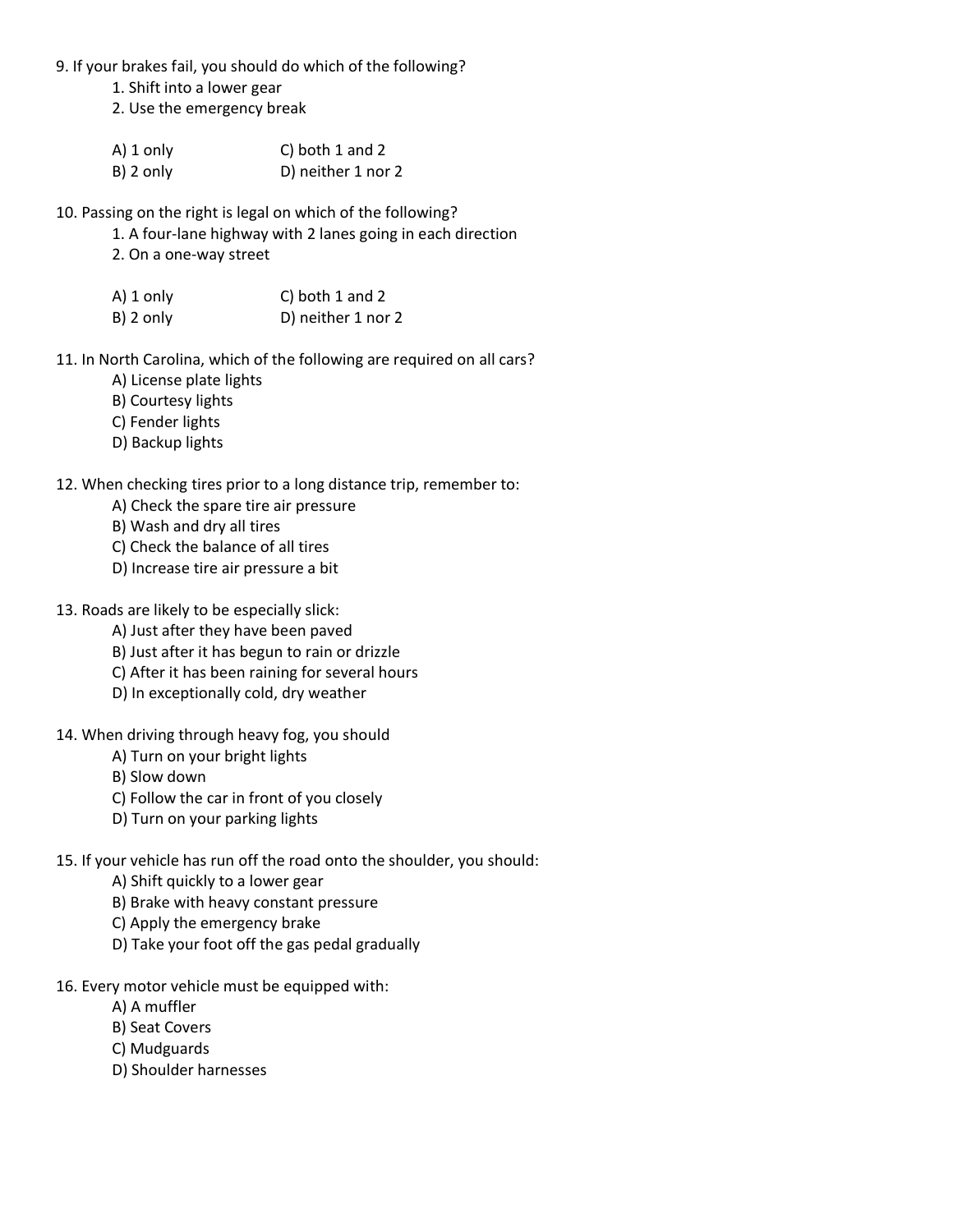17. Wet brakes can be dried out by doing which of the following?

1. Turn on the heater

2. Shifting into a lower gear and keeping light pressure on the brake pedal

| $A)$ 1 only  | C) both 1 and 2    |
|--------------|--------------------|
| $B$ ) 2 only | D) neither 1 nor 2 |

18. A diamond-shaped sign would be used to warn drivers of which of the following driving hazards?

1. A railroad crossing

2. A deer crossing

| $A)$ 1 only  | C) both 1 and 2    |
|--------------|--------------------|
| $B$ ) 2 only | D) neither 1 nor 2 |

19. Which of the following statements about bicycle riders is (are) correct?

1. They must ride their bicycles facing traffic

2. They are likely to be seriously injured in almost any collision with a car

| A) 1 only    | C) both 1 and 2    |
|--------------|--------------------|
| $B$ ) 2 only | D) neither 1 nor 2 |

20. When pulling a trailer down a long, steep hill, you should do which of the following?

1. Drive in a lower gear

2. Keep in the right lane

A) 1 only C) both 1 and 2 B) 2 only D) neither 1 nor 2

21. The system that carries harmful fumes from the engine to the rear of the car and releases them is called the:

- A) Ignition system
- B) Fuel system
- C) Suspension system
- D) Exhaust system

22. If your car breaks down on the highway at night, you should do which of the following?

- 1. Raise the hood and tie a white handkerchief to the left door handle
- 2. Switch on the parking lights

| A) 1 only    | C) both $1$ and $2$ |
|--------------|---------------------|
| $B$ ) 2 only | D) neither 1 nor 2  |

- 23. Skids are likely to occur on which of the following roads?
	- 1. One on which snow has become packed

2. One that has just been paved

| A) 1 only    | C) both 1 and 2    |
|--------------|--------------------|
| $B$ ) 2 only | D) neither 1 nor 2 |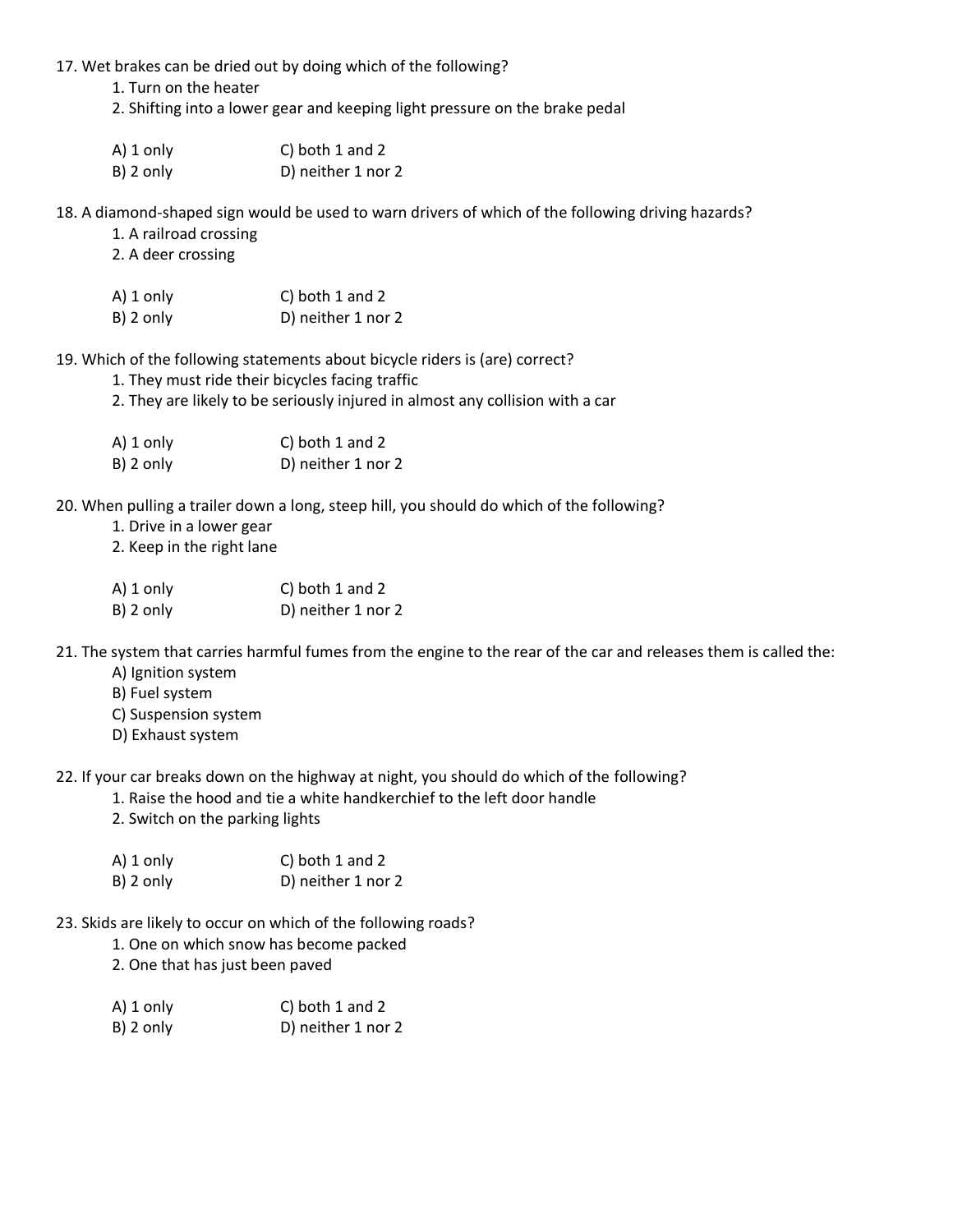- 24. When does the law give a blind pedestrian special consideration at intersections where there are no traffic lights?
	- 1. Only when he is alone
	- 2. If he holds a white cane or has a guide dog with him
	- A) 1 only C) both 1 and 2 B) 2 only D) neither 1 nor 2
- 25. Your brakes need checking if:
	- A) There is a strong smell of gasoline in the car
	- B) The engine stalls at stoplights
	- C) Light gusts of wind make the car difficult to control
	- D) There is a squeaking noise when you step on the brake
- 26. To be a safe driver in any environment, you need to:
	- A) Use your horn frequently to warn others to clear the roadway ahead
	- B) Make sure you avoid changing lanes
	- C) Seldom use more than one mirror to check traffic
	- D) Establish and maintain an ample space cushion between your vehicle and possible hazards
- 27. The best way to get good traction on hard packed snow is to:
	- A) Put chains on your tires
	- B) Use snow tires
	- C) Have lower than usual air pressure in your tires
	- D) Carry heavy weights in your trunk
- 28. When driving in heavy traffic, you should do which of the following?
	- 1. Watch out for drivers who make quick stops
	- 2. Yield to pedestrians only at marked crosswalks

| A) 1 only | C) both $1$ and $2$ |
|-----------|---------------------|
| B) 2 only | D) neither 1 nor 2  |

29. If it starts to drizzle while you are driving, you should do which of the following?

- 1. Slow down because the rain will loosen oil and gravel on the road
- 2. Allow at least twice the normal following distance

| A) 1 only | C) both 1 and 2    |
|-----------|--------------------|
| B) 2 only | D) neither 1 nor 2 |

30. If the driver of an approaching car fails to dim his headlights, you should do which of the following?

- 1. Watch the road ahead to avoid looking at the lights of the other car
- 2. Flick your headlight beams up and down one time
- A) 1 only C) both 1 and 2 B) 2 only D) neither 1 nor 2

31. To get a revoked driver's license restored, a person must do which of the following?

- 1. Obtain permission from the Driver License Section in Raleigh to reapply for a license
- 2. Go to a driver license office, pay a restoration fee, and reapply for a license

| A) 1 only | C) both 1 and 2    |
|-----------|--------------------|
| B) 2 only | D) neither 1 nor 2 |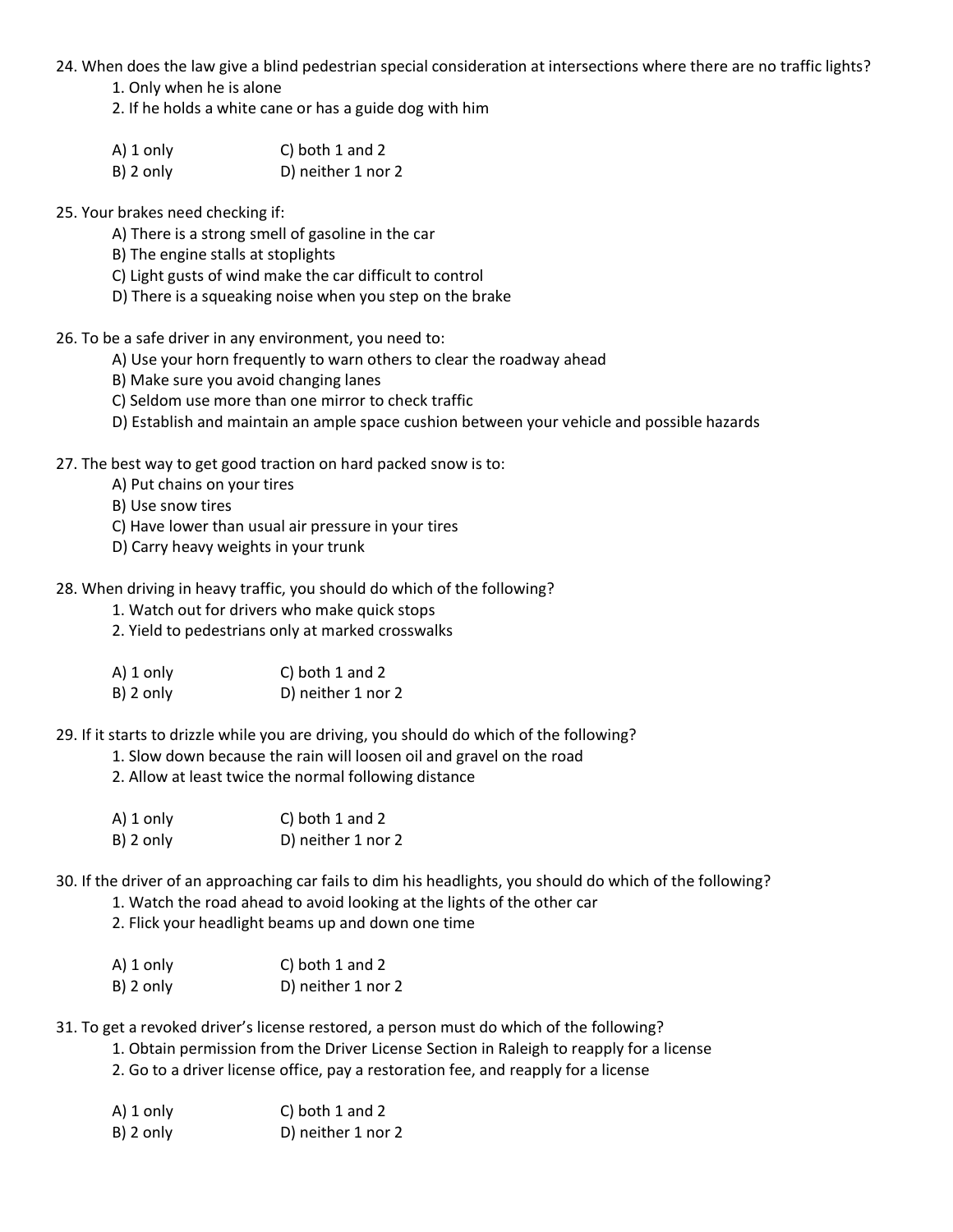32. If a law enforcement officer swears that a driver has refused a legal chemical test, the Division of Motor Vehicles must:

- A) Place the driver on probation
- B) Wait for a court decision before taking action
- C) Assign the driver to the Driver Improvement Clinic
- D) Revoke the driver's license for at least 12 months

33. When rounding a sharp curve, you should do which of the following?

- 1. Stay as far to the left of your lane as possible
- 2. Apply your brake in the sharpest part of the curve

| A) 1 only | C) both 1 and 2    |
|-----------|--------------------|
| B) 2 only | D) neither 1 nor 2 |

34. Which of the following statements about pedestrian deaths is (are) correct?

1. In cities, two out of five people killed in motor vehicle accidents are pedestrians.

2. Most of the pedestrians killed in all traffic accidents are teenagers.

| $A)$ 1 only  | C) both 1 and 2    |
|--------------|--------------------|
| $B$ ) 2 only | D) neither 1 nor 2 |

35. It is illegal to pass on a two-lane, two-way street:

- A) Over a broken yellow line
- B) Over a broken white line
- C) Over a double yellow center line
- D) Over a double white center line

36. If your car breaks down on the highway at night, what should you do?

- 1. Park the car completely off the road
- 2. Turn off the high-beam lights

| A) 1 only    | C) both $1$ and $2$ |
|--------------|---------------------|
| $B$ ) 2 only | D) neither 1 nor 2  |

- 37. What should you do to avoid hydroplaning?
	- A) Let out some air out of the tires
	- B) Apply hard brake pressure
	- C) Accelerate
	- D) Reduce speed
- 38. A driver will lose his license if he is convicted of:
	- A) Driving without a license
	- B) Passing a stopped school bus
	- C) Failing to yield the right of way
	- D) Speeding more than 70 mph in a 55 mph zone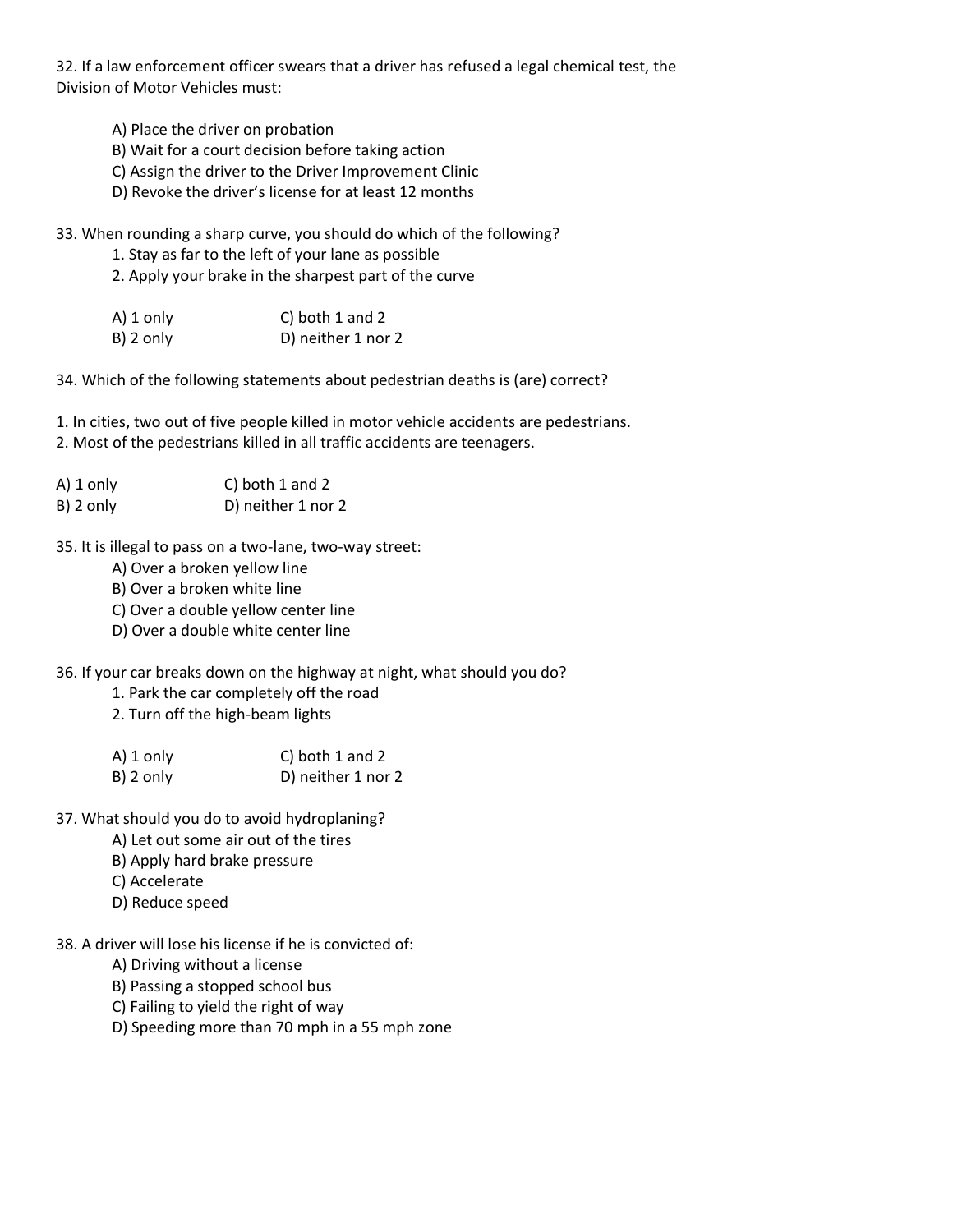- 39. What should you do when you begin to skid?
	- 1. Turn the steering wheel in the direction in which the rear end of the car is skidding
	- 2. Reduce pressure on the gas pedal
	- A) 1 only C) both 1 and 2 B) 2 only D) neither 1 nor 2

40. The major factor in young driver's poor driving records is:

- A) Slower reaction times
- B) Inability to pay for insurance
- C) Lack of driving experience
- D) Poor roadway conditions

## 41. Recreational vehicles:

- A) Need more room to turn corners
- B) Need less room to turn corners
- C) Should never go around corners
- D) Back up easier than cars

42. A flashing red traffic signal at an intersection means which of the following?

- 1. Slow down and proceed with caution.
- 2. Stop only if it is necessary to yield the right-of-way

| A) 1 only | C) both 1 and 2    |
|-----------|--------------------|
| B) 2 only | D) neither 1 nor 2 |

43. If you come to an unmarked intersection where it is hard to see in all directions because of trees or buildings, you should:

A) Drive at the posted speed limit

B) Stop near the center of the intersection and continue, if it is safe

C) Slow down and blow your horn to warn drivers who cannot see you

D) Stop at the intersection and move forward slowly

44. When driving on a city street, you should watch out for which of the following?

- 1. Traffic coming from side streets
- 2. Animals or small children darting from between parked cars

| A) 1 only    | C) both $1$ and $2$ |
|--------------|---------------------|
| $B$ ) 2 only | D) neither 1 nor 2  |

45. To reduce speed while going down a steep hill, you should do which of the following?

1. Use a lower gear

2. Drive in a zigzag pattern

| A) 1 only    | C) both $1$ and $2$ |
|--------------|---------------------|
| $B$ ) 2 only | D) neither 1 nor 2  |

46. If you are in the wrong lane for making a left turn at an intersection, you should:

A) Go to the next intersection and turn there

B) Back up and move into the correct lane for turning

C) Wait until all other cars have cleared the intersection and turn

D) Signal the driver in the car beside you that you intend to turn in front of him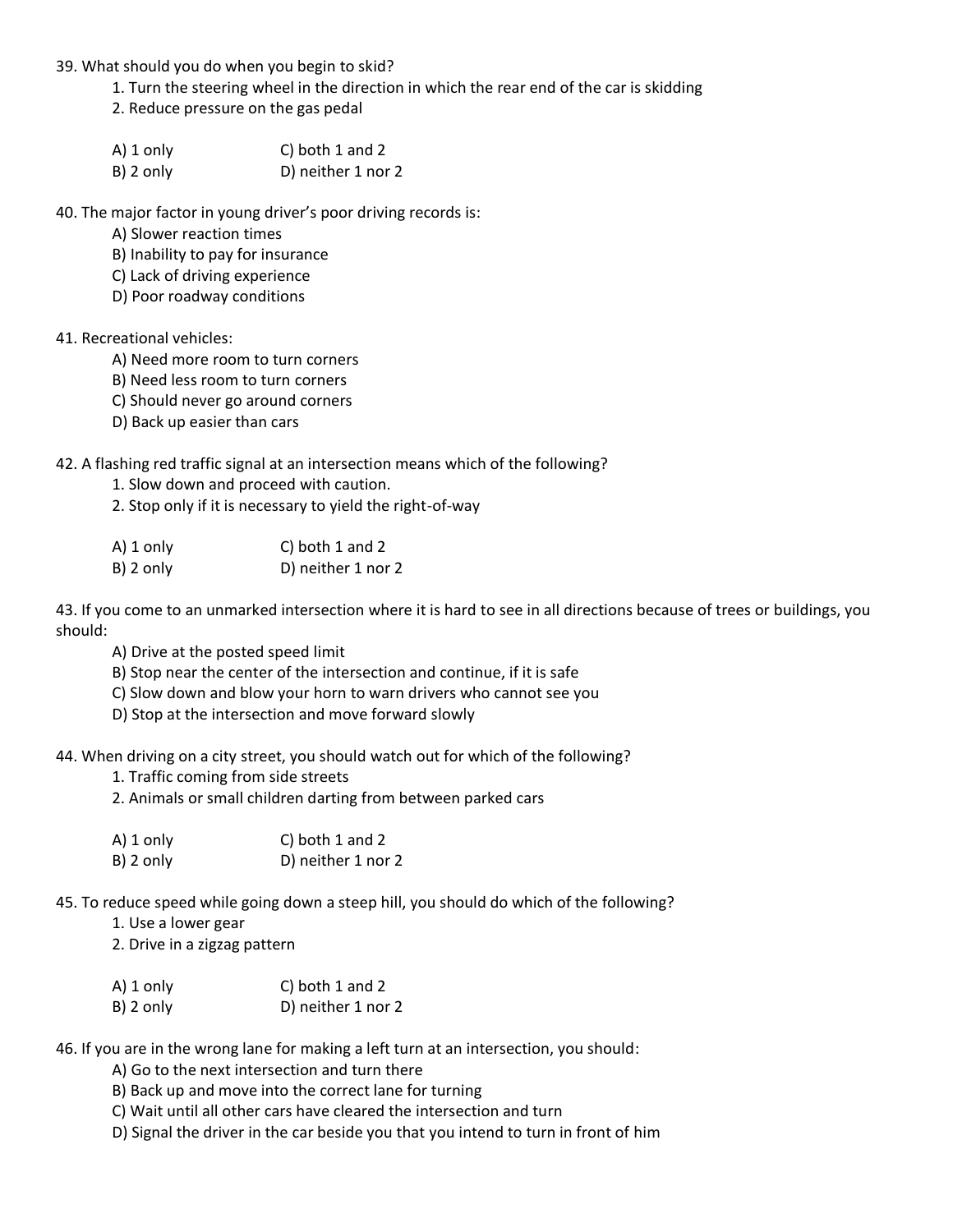47. What is the main color for signs in highway work zone?

- A) Red
- B) White
- C) Orange
- D) Green

48. When taking a long trip on an interstate highway, you should plan on doing which of the following:

- 1. Stopping every 100 miles at a rest area
- 2. Scheduling some hours of night driving to avoid heavy traffic
- A) 1 only C) both 1 and 2 B) 2 only D) neither 1 nor 2

49. You are driving on an interstate highway when a breakdown forces you to the shoulder. You should:

A) Sit in the car until help arrives

- B) Tie a handkerchief to the left handle and stand beside the left front fender
- C) Raise the hood and tie a white handkerchief to the left door handle
- D) Raise the hood and stand behind the car so drivers of on-coming cars can see you

50. Which of the following happen(s) under the point system?

- 1. A driver is sent a warning letter when he gets four points within three years.
- 2. A driver who gets twelve points within three years may lose his license.
- A) 1 only C) both 1 and 2 B) 2 only D) neither 1 nor 2

51. Maximum speed limit for a full sized public school bus in North Carolina is:

| A) 55 mph   | $C$ ) 35 mph |
|-------------|--------------|
| $B)$ 45 mph | $D$ ) 25 mph |

52. A driver who is involved in an accident should do which of the following?

1. Make an immediate report to the nearest law enforcement agency

2. Notify his insurance company

| A) 1 only | C) both 1 and 2    |
|-----------|--------------------|
| B) 2 only | D) neither 1 nor 2 |

53. Which of the following statements about horns and sirens is (are) correct?

- 1. Every licensed motor vehicle must have a horn
- 2. Only law enforcement and emergency vehicle may have sirens

| $A)$ 1 only  | C) both 1 and 2    |
|--------------|--------------------|
| $B$ ) 2 only | D) neither 1 nor 2 |

54. If you wish to pass the car ahead on a two-lane road, you should do which of the following?

- 1. Blow your horn to signal your intention to the driver of the cars ahead
- 2. Give a left turn signal to let the driver behind you know your intention

| A) 1 only | C) both 1 and 2    |
|-----------|--------------------|
| B) 2 only | D) neither 1 nor 2 |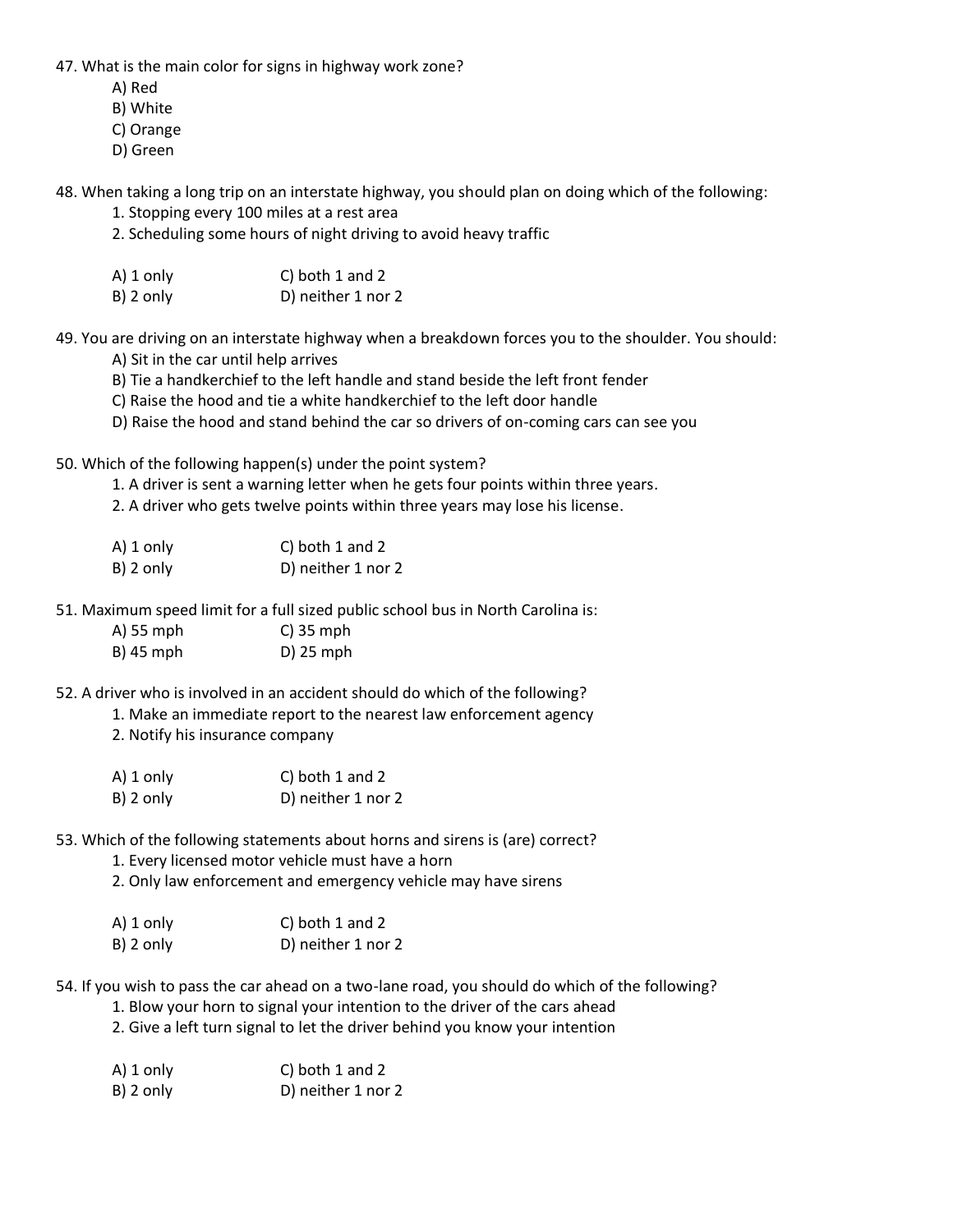- 55. Conviction for which of the following carries the highest number of points?
	- A) Reckless driving
	- B) Hit and run with property damage
	- C) Driving without a license
	- D) Passing a stopped school bus unloading children
- 56. Which of the following is one of the most important facts known about the effect of alcohol on driving ability?
	- A) After a period of time, drivers develop immunity to the effects of alcohol.
	- B) Most people drive slower after a drink or two.
	- C) Any amount of alcohol lowers a user's ability without the person realizing it.
	- D) It takes several drinks to make noticeable effects on a driver's ability.
- 57. If you are walking along a road at night, what should you do?
	- 1. Walk on the right-hand side with the traffic
	- 2. Wear or carry something white
	- A) 1 only C) both 1 and 2
	- B) 2 only D) neither 1 nor
- 58. A safe driver does which of the following?
	- A) Watches the side of the road over the hood to stay in the lane
	- B) Frequently checks the rear view and side mirrors
	- C) Drinks coffee while driving at night to stay alert
	- D) Keeps two car lengths between his car and the next car on the expressway
- 59. When a driver has a total of seven points, which of the following may happen?
	- 1. The driver can be required to file proof of financial responsibility.
	- 2. The driver can have three points deducted if they satisfactorily complete a Driver Improvement Clinic.
	- A) 1 only C) both 1 and 2 B) 2 only D) neither 1 nor 2
- 60. The driver of a car going down a hill should:
	- A) Use a lower gear when coming down the hill
	- B) Pump his brake when he reaches the curve
	- C) Apply the brake firmly and steadily going down the hill
	- D) Speed up slightly on the curve to maintain control of the car
- 61. Roughly half of all traffic fatalities involve which of the following?
	- 1. A drunken person
	- 2. More than one car

| $A)$ 1 only  | C) both 1 and 2    |
|--------------|--------------------|
| $B$ ) 2 only | D) neither 1 nor 2 |

- 62. Very slow driving is especially dangerous in which of the following situations?
	- 1. Just after passing a crest of a hill
	- 2. Just after rounding a curve
	- A) 1 only C) both 1 and 2 B) 2 only D) neither 1 nor 2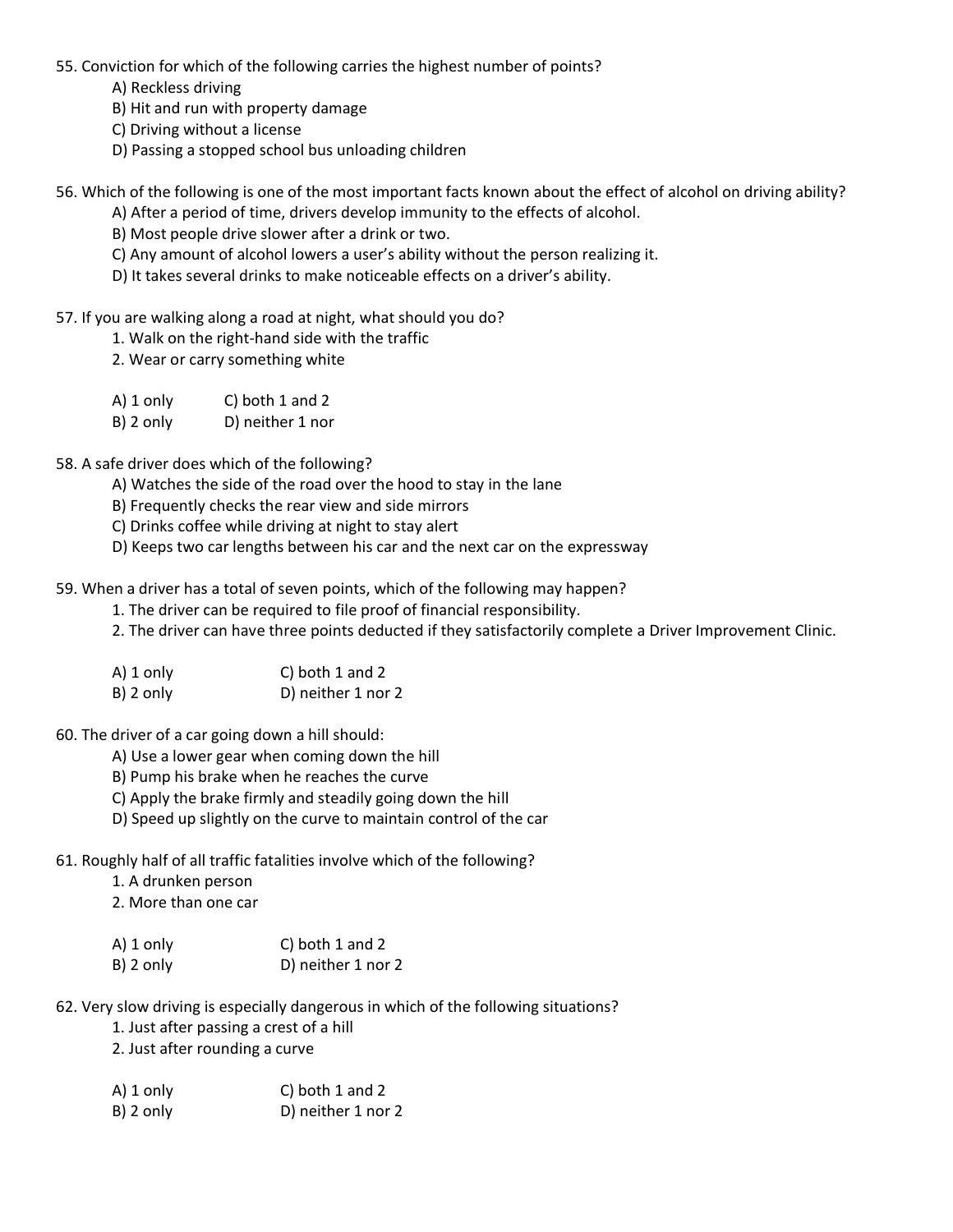63. The percentage of highway deaths caused by drunken person is

- A) Almost 10 % C) Almost 50 % B) Almost 25 % D) Almost 67 %
- 64. When driving on a long trip, you should:
	- A) Rest your eyes from time to time by rubbing them
	- B) Avoid looking at any one thing for more than a few seconds
	- C) Keep your eyes on the center of the road straight ahead
	- D) Spend as much time looking in your mirrors as you do looking in front of you
- 65. Which traffic is required to stop if a school bus makes a passenger stop in the far right lane on a five lane street?
	- A) All lanes of traffic
	- B) Lanes going in the same direction as the school bus
	- C) Lanes going the opposite direction of bus
	- D) Turning lane only
- 66. When changing a flat tire, you should do which of the following?
	- 1. Put the vehicle in neutral gear
	- 2. Block the wheels
	- A) 1 only C) both 1 and 2 B) 2 only D) neither 1 nor 2
- 67. You are driving in heavy traffic and up ahead you see another car pulling out of a parallel parking space. You should:
	- A) Speed up to pass the car pulling out
	- B) Move a little into the left lane to get out of the way
	- C) Slow down and be prepared to stop
	- D) Blow your horn and keep going
- 68. Which of the following statements about speed limits for cars in North Carolina is (are) correct?
	- 1. The speed limit outside a city is 55 mph unless otherwise posted.
	- 2. The speed limit inside a city is 25 mph unless otherwise posted.
	- A) 1 only C) both 1 and 2 B) 2 only D) neither 1 nor 2

69. As you approach an intersection to make a right turn, you should turn on your car's right turn signal and do which of the following?

- 1. Steer slightly toward the center of the road to give yourself room to clear the corner
- 2. Hold your arms straight out the window
- A) 1 only C) both 1 and 2
- B) 2 only D) neither 1 nor 2

70. Which of the following statements about speed limits in North Carolina is (are) correct?

- 1. Unless otherwise posted, the speed limit inside a city is 35 mph.
- 2. Unless otherwise posted, the speed limit for a school activity bus is 25 mph.

| A) 1 only    | C) both $1$ and $2$ |
|--------------|---------------------|
| $B$ ) 2 only | D) neither 1 nor 2  |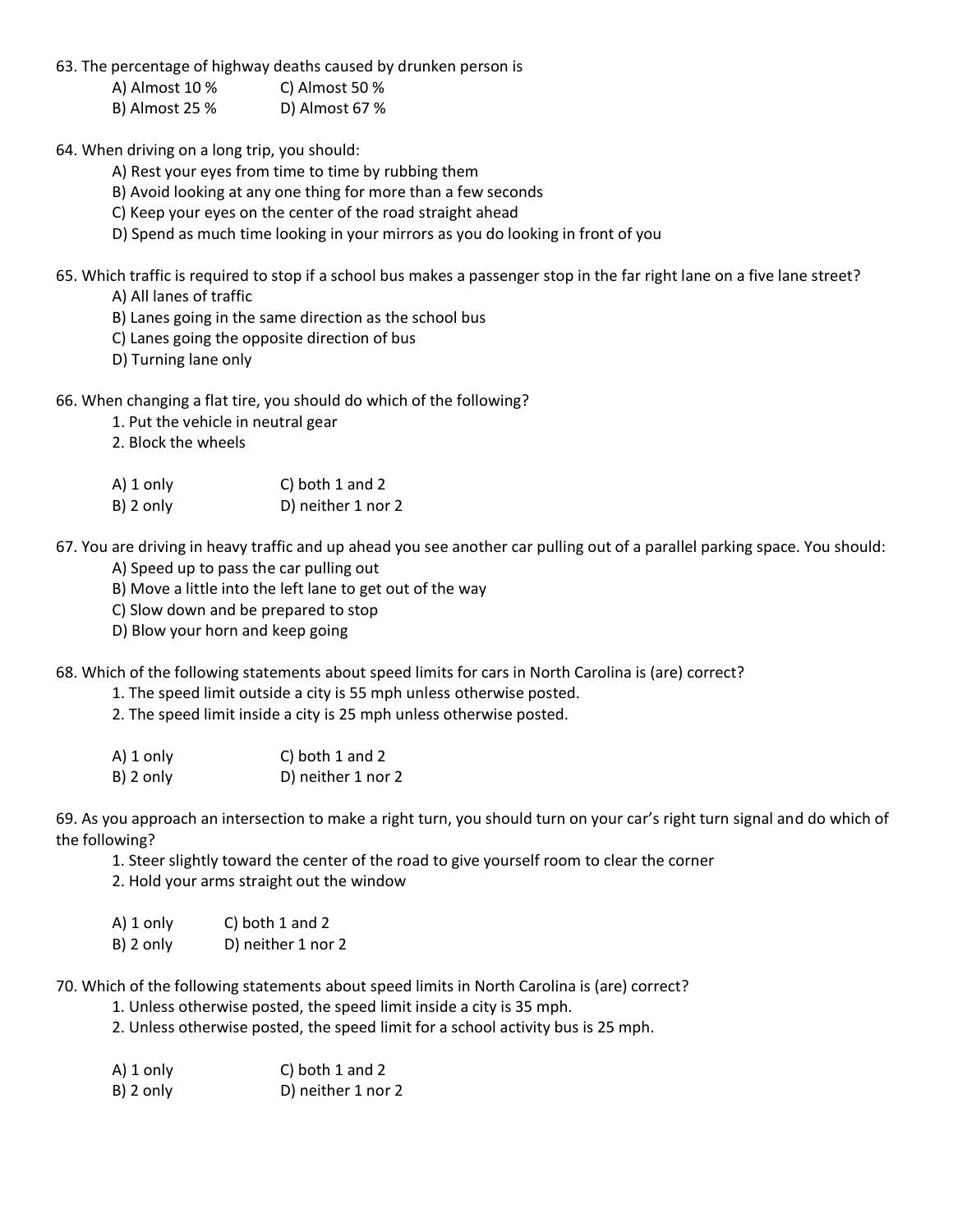- 71. If you have to come to a stop on an icy road, you should:
	- A) Use your hand break
	- B) Put the brake on hard
	- C) Apply the brake in short hard jabs
	- D) Pump the brake pedal lightly
- 72. Highway accidents occur most frequently:
	- A) On hills
	- B) On curves
	- C) At intersections
	- D) At bridges
- 73. A driver may be temporarily blinded at night by which of the following?
	- 1. Glare from the headlights of other cars
	- 2. Flame from a match he strikes to light a cigarette

| A) 1 only    | C) both 1 and 2    |
|--------------|--------------------|
| $B$ ) 2 only | D) neither 1 nor 2 |

- 74. Some common examples of signs with orange backgrounds are:
	- A) Do Not Enter, No Parking, One way
	- B) Bump, Pavement Ends, Soft Shoulder
	- C) No Right Turn, Pass With Care, Speed Limit
	- D) Detour 1000 Feet, Road Construction Ahead, Road Closed 500 Feet
- 75. A flashing yellow traffic signal at an intersection means:
	- A) No right turn
	- B) Yield the right-of-way
	- C) No left turn
	- D) Slow down and proceed with caution
- 76. In order to avoid being hit in the rear by another vehicle, you should do which of the following?
	- 1. Drive cautiously and use your brake often
	- 2. Check your rear view mirrors often
	- A) 1 only C) both 1 and 2 B) 2 only D) neither 1 nor 2
- 77. A diamond-shaped traffic sign means:
	- A) No left turn
	- B) Come to a full stop
	- C) Yield the right-of-way
	- D) Slow down and drive with care

78. When can you disregard a signal given by a police officer directing traffic?

- 1. An emergency vehicle is approaching
- 2. The officer's signal is in conflict with a traffic signal
- A) 1 only C) both 1 and 2 B) 2 only D) neither 1 nor 2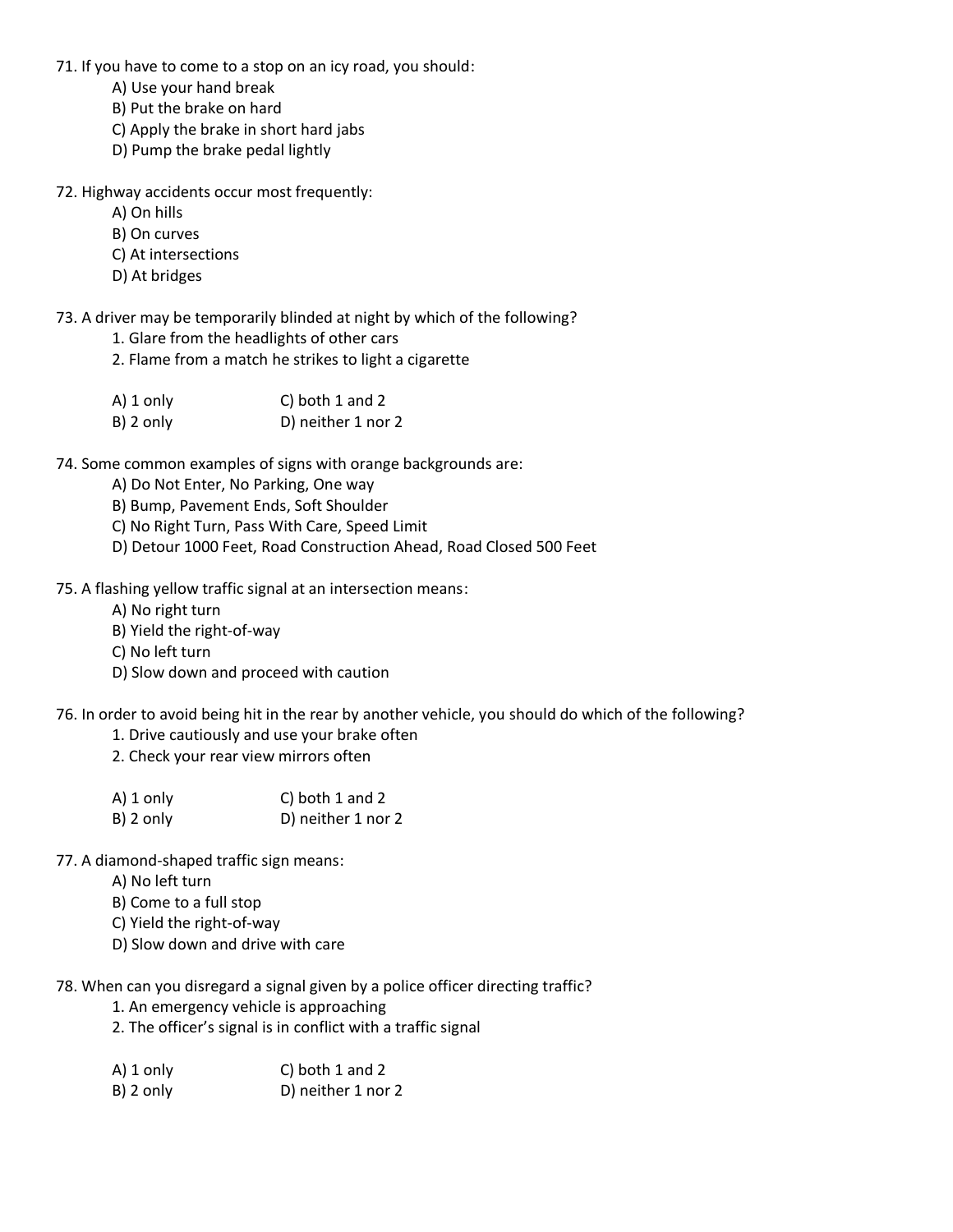79. The most frequent type of accident on interstate highway is:

- A) Sideswipe collision
- B) Running off the road
- C) Rear-end collision
- D) Head-on collision

80. If the alternator warning light stays on as you drive, the problem may be due to:

- A) Low engine oil level C) Poor ignition condition
- B) A loose or broken fan belt D) A defective engine diagnosis computer
- 81. Studies have shown which of the following to be a serious traffic hazard?
	- 1. Middle-aged drivers
	- 2. Slow drivers
	- A) 1 only C) both 1 and 2 B) 2 only D) neither 1 nor 2

82. When walking at night along a road without sidewalks, you should do which of the following?

- 1. Wear or carry something white
- 2. Keep your back to oncoming traffic
- A) 1 only C) both 1 and 2 B) 2 only D) neither 1 nor 2

83. When rounding a curve, a car tends to:

- A) Speed up
- B) Move to the inside of the curve
- C) Stay in the center of the lane
- D) Move to the outside of the curve
- 84. In which of the following situations should you use your low beams?
	- 1. At night in the city
	- 2. In foggy or misty weather

| A) 1 only    | C) both 1 and 2    |
|--------------|--------------------|
| $B$ ) 2 only | D) neither 1 nor 2 |

85. If you begin to feel sleepy while driving on a long trip, you should do which of the following?

- 1. Open a window or vent to let fresh air in
- 2. Increase your speed

| A) 1 only    | C) both 1 and 2    |
|--------------|--------------------|
| $B$ ) 2 only | D) neither 1 nor 2 |

86. Which of the following statements concerning speed limits on the open road in North Carolina is (are) correct?

- 1. Unless otherwise posted, the speed limit for passenger cars and pickup trucks is 65 mph.
- 2. The speed limit for a school activity bus is 35 mph.

| A) 1 only | C) both 1 and 2    |
|-----------|--------------------|
| B) 2 only | D) neither 1 nor 2 |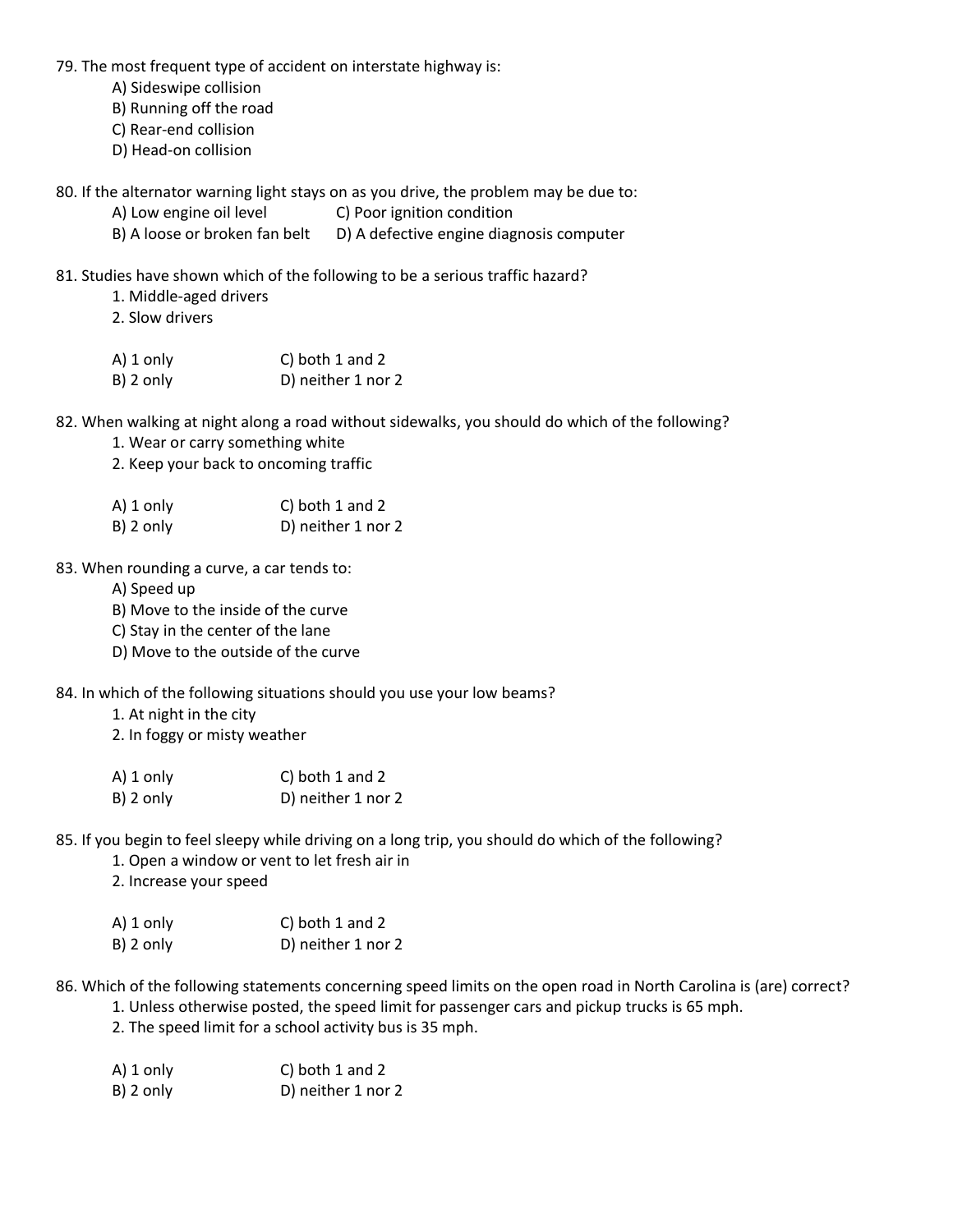87. A driver's license is required for which of the following?

1. Sitting in the driver's seat of a car while the engine is running

2. Steering a car while it is being pushed or towed by another car

A) 1 Only C) both 1 and 2 B) 2 Only D) neither 1 nor 2

88. A car that pitches and tosses in normal driving and leans heavily to the side on turns is likely to have trouble in which of the following systems?

- A) Ignition
- B) Steering
- C) Brake
- D) Suspension

89. If you have a blowout while traveling at a high speed, you should do which of the following?

- 1. Apply the brake firmly as soon as you notice the blowout
- 2. Grip the steering wheel firmly to keep the car from swerving

| $A)$ 1 only  | C) both $1$ and $2$ |
|--------------|---------------------|
| $B$ ) 2 only | D) neither 1 nor 2  |

90. If you miss your exit on an interstate highway, you can do which of the following?

- 1. Make a U-turn
- 2. Go on to the next exit
- A) 1 only C) both 1 and 2
- B) 2 only D) neither 1 nor 2